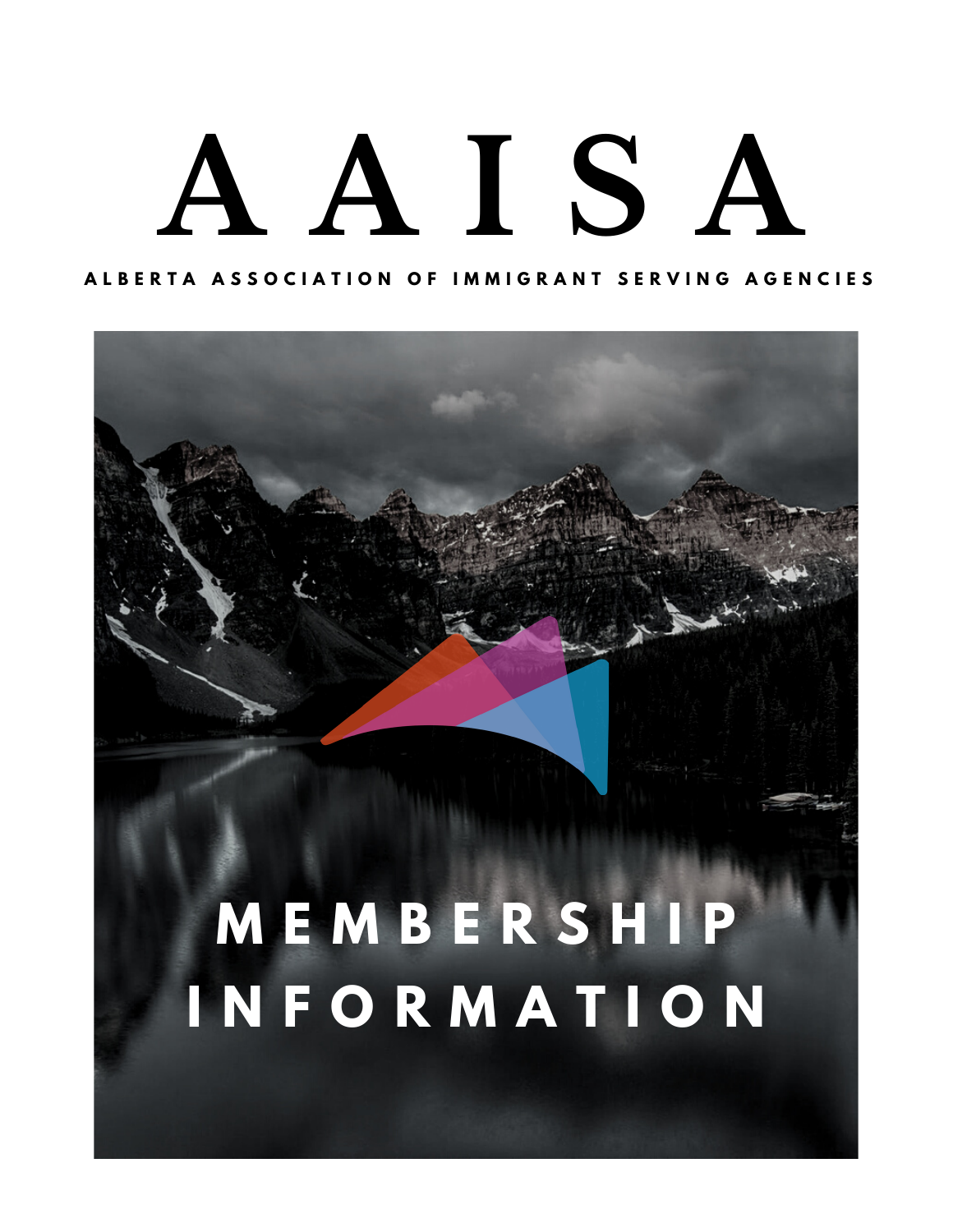

The **Alberta Association of Immigrant Serving Agencies (AAISA)** is a non-profit umbrella organization representing agencies that provide resettlement, settlement, and integration services to newcomers in the province of Alberta.

Since 1980, we have been working to build the sector's capacity to better serve newcomers by fostering collaboration, professionalization, and member-driven research and policy work.

#### Our mission

Facilitate collaboration and leadership within the settlement serving sector.

#### **Our vision**

An inclusive, welcoming, and engaged society.

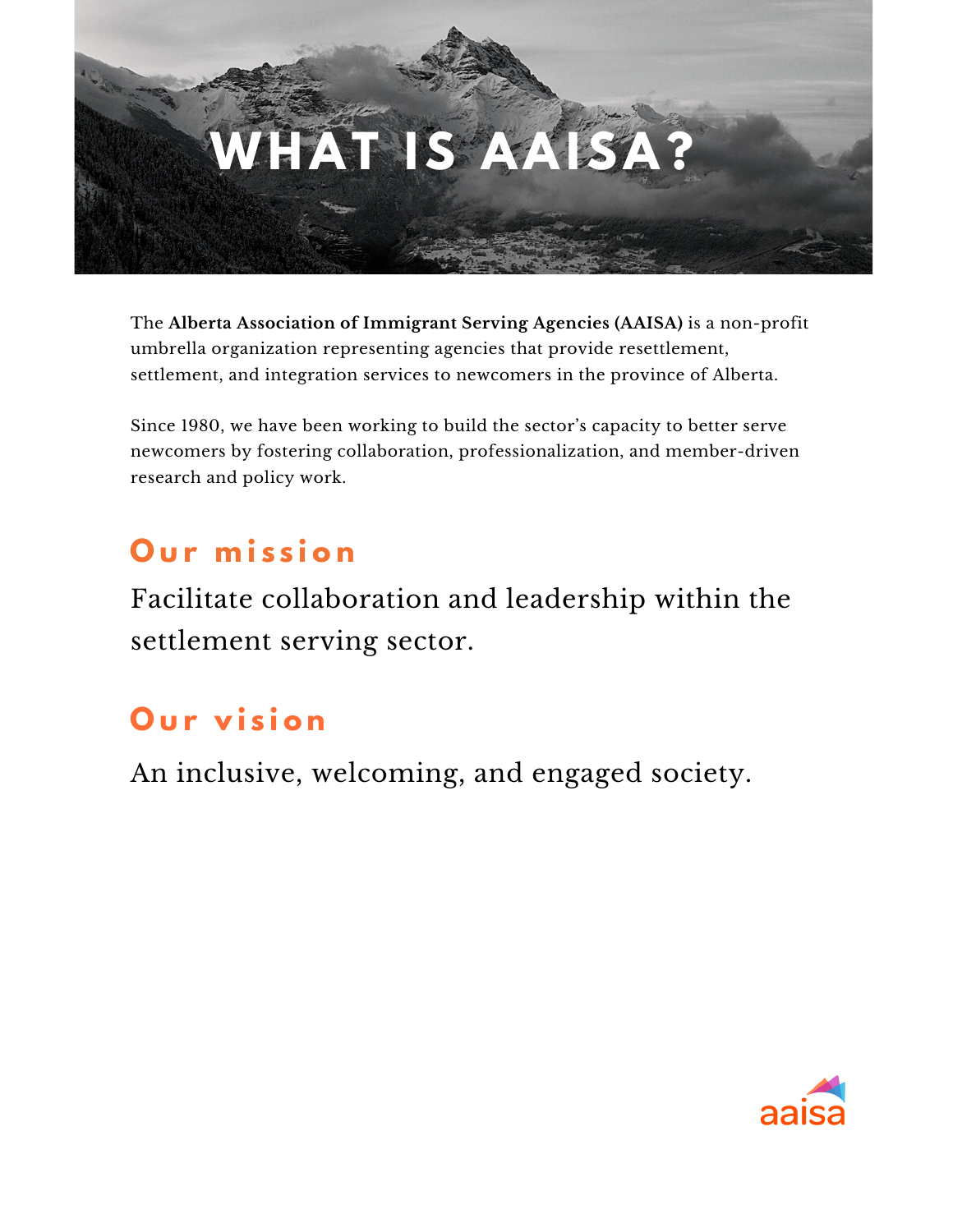

**Member agencies of Alberta Association of Immigrant Serving Agencies (AAISA) have access to the following benefits:**

#### Engage on Research, Policy, and Collaborative **I n iti a ti v e s**

- Opportunity to partake in members-only focus groups, agency interviews, and provincial [teleconferences](https://aaisa.ca/engagement/the-alberta-settlement-and-integration-program/) for the **Alberta Settlement & Integration Program** (specific to Canada, as well as Alberta).
- Guaranteed seat on AAISA's **Provincial [Engagement](https://aaisa.ca/engagement/provincial-engagement-initiativeabstract/) Initiative (PEI)** committees and working groups.
- Access to [sector-specific](https://aaisa.ca/research/) research bulletins, reports, and policy briefs through AAISA's **Research Library.**
- Represented in advocacy work at municipal, provincial, and national-level delegations and meetings, including the National Settlement Council (NSC).
- Ability to run for AAISA's Board of Directors and [committees.](https://aaisa.ca/about/)

#### **C o n n e c t w it h t h e S e c t o r**

- Receive members-only email blasts from AAISA Communications with the latest settlement & integration news, invitations to events, and more.
- Ability to have your organization's events, programs, and achievements highlighted through AAISA's social media channels and website.
- Receive monthly newsletters regarding news, opportunities, and events.

#### **P r o f e s s i o n a l D e v e l o p m e n t**

- Employees recieve free or discounted registration for AAISA workshops, courses, and [conferences](https://aaisa.ca/professional-development/) (members always have first priority).
- Employees receive free registration for AAISA's Settlement Practitioner [Certification.](https://aaisa.ca/professional-development/)
- 20% discount on all [First-Aid](https://lifesaverscanada.com/) training courses through **[LifeSavers](https://lifesaverscanada.com/) Canada**[.](https://lifesaverscanada.com/)

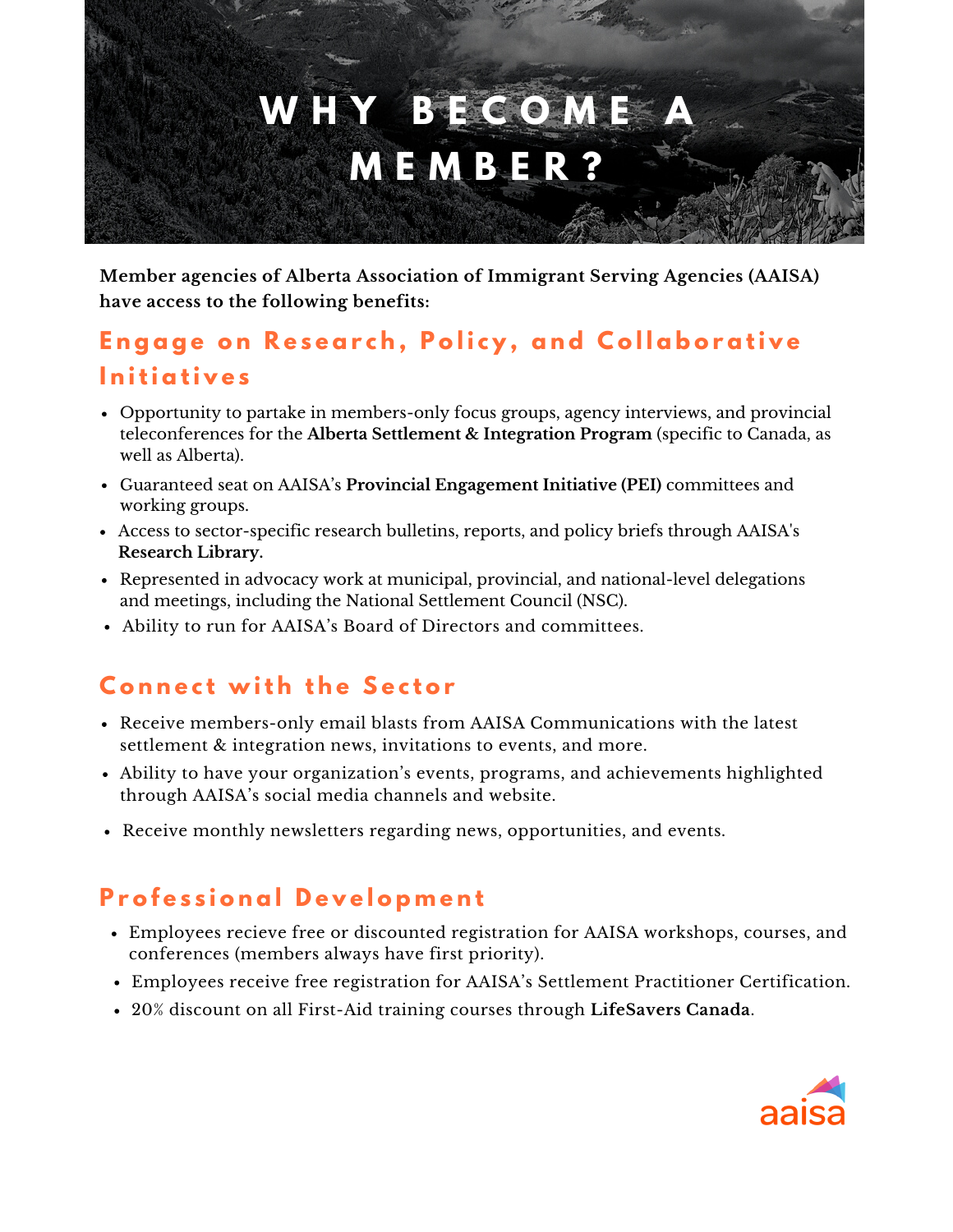## **T Y P E S O F M E M B E R S H I P**

AAISA members are classified into two categories:

#### **R e g u l a r M e m b e r s**

An organization shall be eligible for Regular Membership if, in the judgement of the Committee authorized to make the decision to admit a Member, it is:

- An incorporated, not-for-profit society in in the province of Alberta that has been operating for at least one (1) year and has its prime mandate the provision of settlement and integration services**\*** to immigrants and refugees, or;
- A branch or division of an independent not-for-profit society that is not a Regular or Associate Member of AAISA, of which the branch or division has as its prime mandate the provision of settlement and integration services to immigrants and refugees, and currently and regularly provides two (2) or more settlement and integration services\*, delivered specifically to immigrants and refugees.

#### **A s s o c i a t e M e m b e r s**

An organization shall be eligible for Associate Membership if, in the judgement of the Committee authorized to make the decision to admit a Member, it:

- Provides settlement and integration services\* to immigrants and refugees, and is an independent Incorporated Not-for-Profit Society, or a branch or division thereof, or;
- is a public sector or quasi-public sector organization (i.e. other than an Incorporated Not-for-Profit Society), or a branch or division thereof, and provides at least one (1) settlement and integration service\* delivered specifically to immigrants and refugees.

#### \*Settlement & Integration Services Include:

- **Reception and Orientation**
- **Information and Referral**
- **Translation and Interpretation**
- **Counselling and Advocacy**
- **Adult Education for Immigrants**
- **Community Development**
- **Employment and Career Services**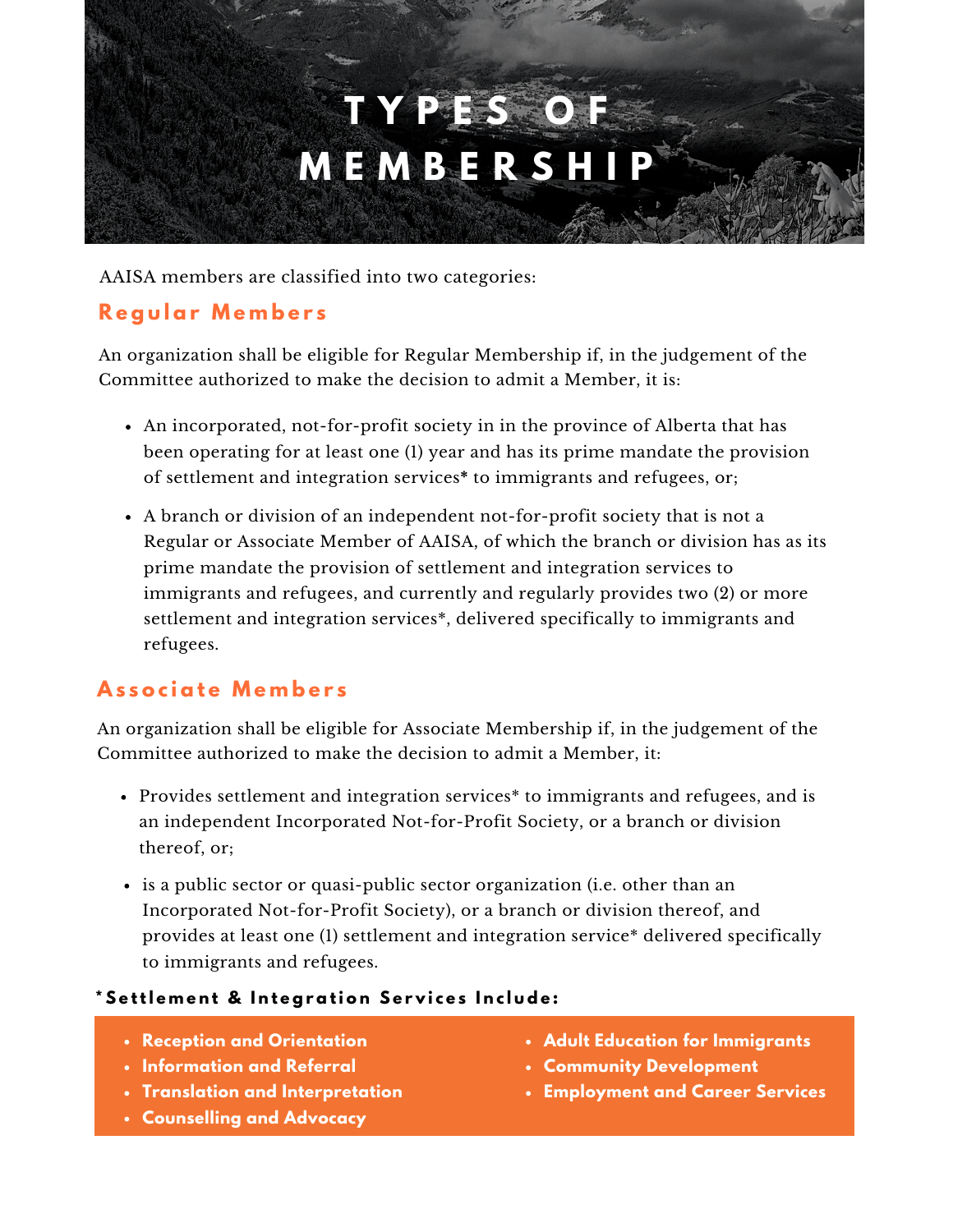

AAISA's fiscal year runs from April 1 to March 31 and memberships are effective for the same period. Membership renewal fees are payable annually by the Annual General Meeting, which is usually held in early July.

Please use the following scale to identify your agency's Annual Membership Fee:

**For Regular Members:** The membership fee will be based upon your entire agency's total annual operating budget.

**For Associate Members:** The membership fee will be based upon the total annual operating budget of all the eligible settlement and integration services that your agency provides (please refer to the list of eligible services outlined on the previous page).



**Please note:** If an agency registers for AAISA membership during a fiscal year (i.e., after the year has already begun), they will pay a prorated fee based on how many months are left in the fiscal year. The full membership fee will come into effect once the next fiscal year commences.

#### What if my organization has satellite agencies or multiple branches?

**I**f your agency's total annual income includes your satellite agencies, then those agencies will also be given AAISA membership status.

If your agency's total annual income does NOT include your satellite agencies, then those agencies will need to apply for AAISA memberships separately.